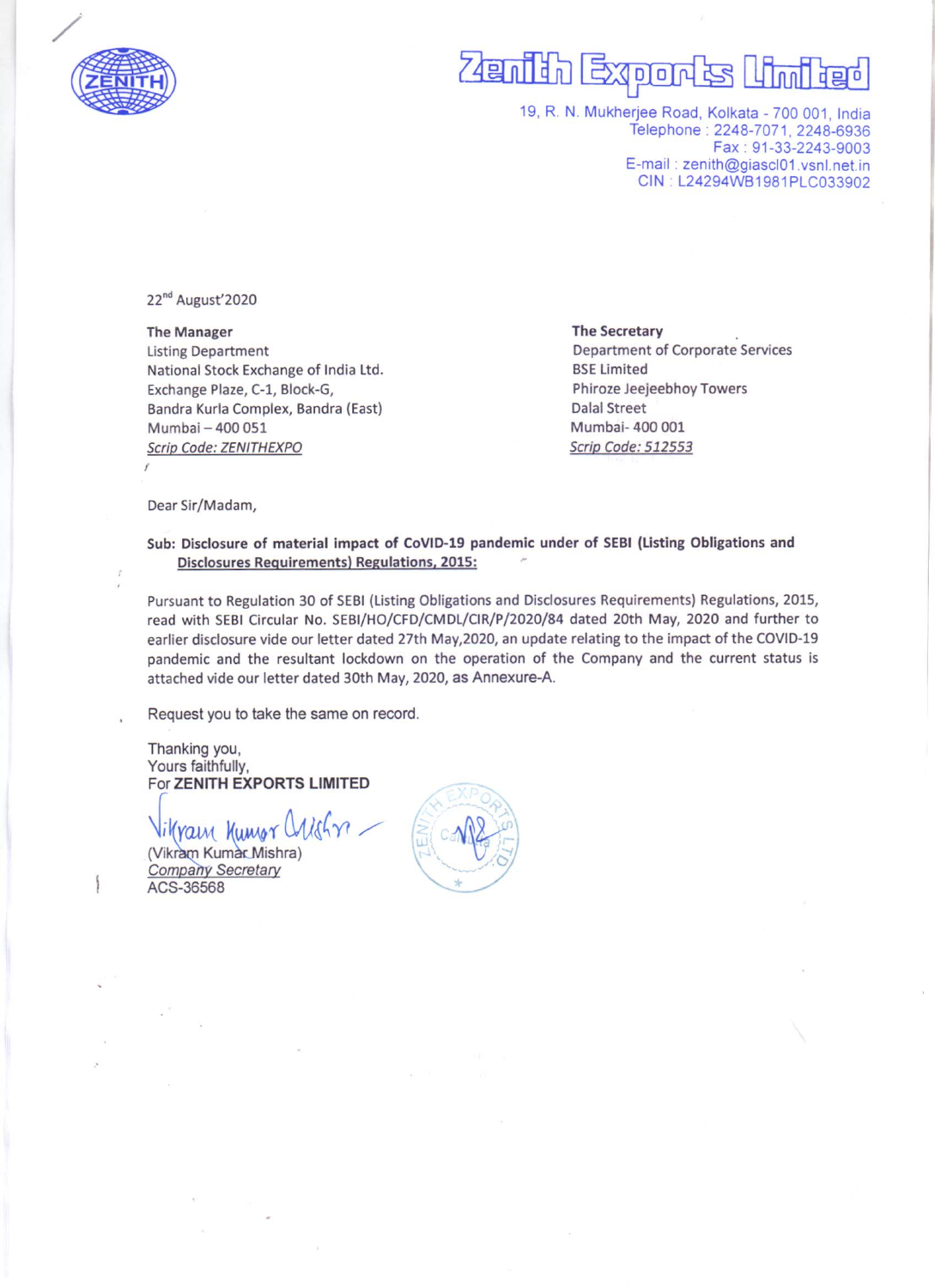## ANNEXURE-A

| Sr.<br>No. | <b>Particulars</b>                                                                                           | <b>Disclosures</b>                                                                                                                                                                                                                                                                                                                                                                                                                     |
|------------|--------------------------------------------------------------------------------------------------------------|----------------------------------------------------------------------------------------------------------------------------------------------------------------------------------------------------------------------------------------------------------------------------------------------------------------------------------------------------------------------------------------------------------------------------------------|
| 1.         | Impact of the Covid-19<br>pandemic on the business                                                           | Consequent to the nationwide lock down announced<br>by Government of India due to CoVID-19, the<br>Company had been adversely Impacted, by way of<br>temporally closure of Its manufacturing and sales<br>operations pan India. Subsequently, the Company has<br>resumed Its operations, In strict compliance with the<br>Government regulations, as applicable.                                                                       |
|            |                                                                                                              | On the basis of assessment done by the Company and<br>Internal/externals<br>sources<br>of<br>the<br>based<br>on<br>Information and application of reasonable estimates,<br>the Company has concluded that It does not foresee<br>any significant Incremental risk to the recoverability<br>of Its Trade Receivables, Inventories and Other<br>Financial Assets or In meeting Its financial obligations<br>over the foreseeable future. |
| 2.         | Ability to maintain operations<br>including the factories/units/office<br>spaces functioning and closed down | In adherence to the safety norms prescribed by<br>Government of India, the operations have been<br>resumed in manufacturing units and offices in phased<br>manner in line with the directives issued by the state<br>governments and Central Government after taking<br>necessary approvals from the concerned authorities.                                                                                                            |
| 3.         | Schedule, if any, for restarting<br>the operations                                                           | Operations have been resumed in manufacturing<br>Units and offices in phases. The same has been scaled<br>up in accordance with the guidelines being issued by<br>the respective States and due consideration for safety<br>of employees.                                                                                                                                                                                              |
| 4.         | Steps taken to ensure smooth<br>functioning of operations                                                    | Before resuming of operations at different Units and<br>offices, the Company adopted Work from Home for<br>its employees in order to ensure smooth functioning.                                                                                                                                                                                                                                                                        |
|            |                                                                                                              | Thereafter, the Company has taken utmost care for<br>all staffs and workers by taking measures like thermal<br>Screening of employees and workers, sanitization of<br>premises, use of Arogya Setu App, maintaining social<br>Additionally,<br>office, etc.<br>proper<br>distancing<br>in<br>equipment and sanitization material has<br>been<br>provided at all locations.                                                             |
| 5.         | Estimation of the future impact<br>of CoVID-19 on its operations                                             | The Impact on our business will depend on future<br>developments that cannot be reliably predicted. It Is<br>uncertain how long these conditions will last. The<br>Impact of global health pandemic might be different<br>from that estimated as at the date of approval of                                                                                                                                                            |